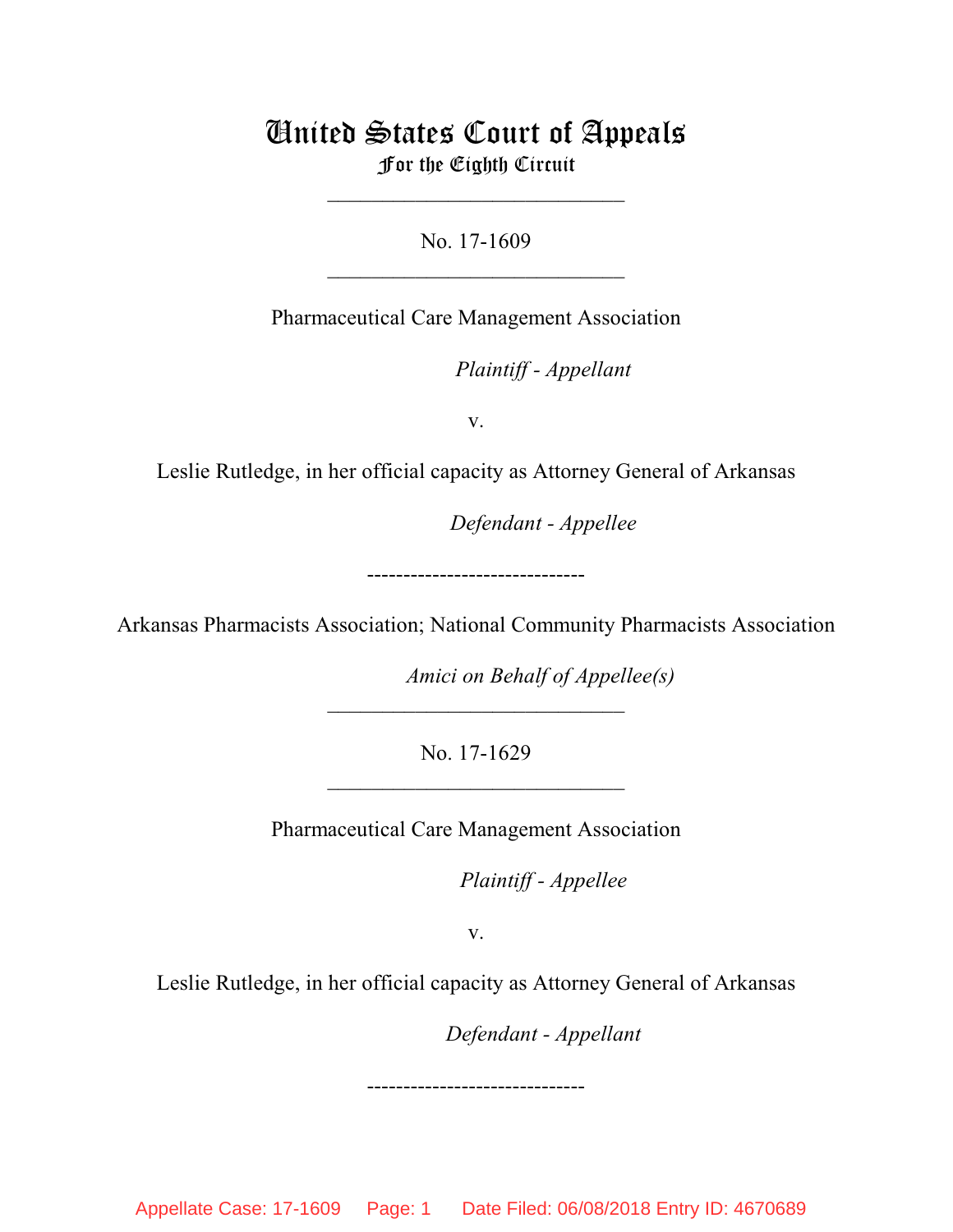National Community Pharmacists Association; Arkansas Pharmacists Association

*Amici on Behalf of Appellant(s)* 

Appeals from United States District Court for the Eastern District of Arkansas - Little Rock

 $\frac{1}{2}$ 

\_\_\_\_\_\_\_\_\_\_\_\_

 Submitted: January 9, 2018 Filed: June 8, 2018

 $\frac{1}{2}$ 

 $\overline{\phantom{a}}$  , where  $\overline{\phantom{a}}$ 

Before LOKEN, BEAM, and KELLY, Circuit Judges.

BEAM, Circuit Judge.

In this dispute between a pharmacy trade association, Pharmaceutical Care Management Association (PCMA) and the State of Arkansas, PCMA appeals the district court's ruling that an Arkansas state statute is not preempted by Medicare Part D, 42 U.S.C. § 1395w-26(b)(3), and the State of Arkansas appeals the district court's ruling that the statute *is* preempted by ERISA, 29 U.S.C. § 1144(a). Because the state statute in question is preempted by both ERISA and the Medicare Part D statutes, we affirm in part, reverse in part, and remand.

## **I. BACKGROUND**

In 2015, the Arkansas General Assembly passed a state law which attempted to govern the conduct of pharmacy benefits managers ("PBMs")–the entities that verify benefits and manage financial transactions among pharmacies, healthcare payors, and patients. PBMs are intermediaries between health plans and pharmacies,

-2-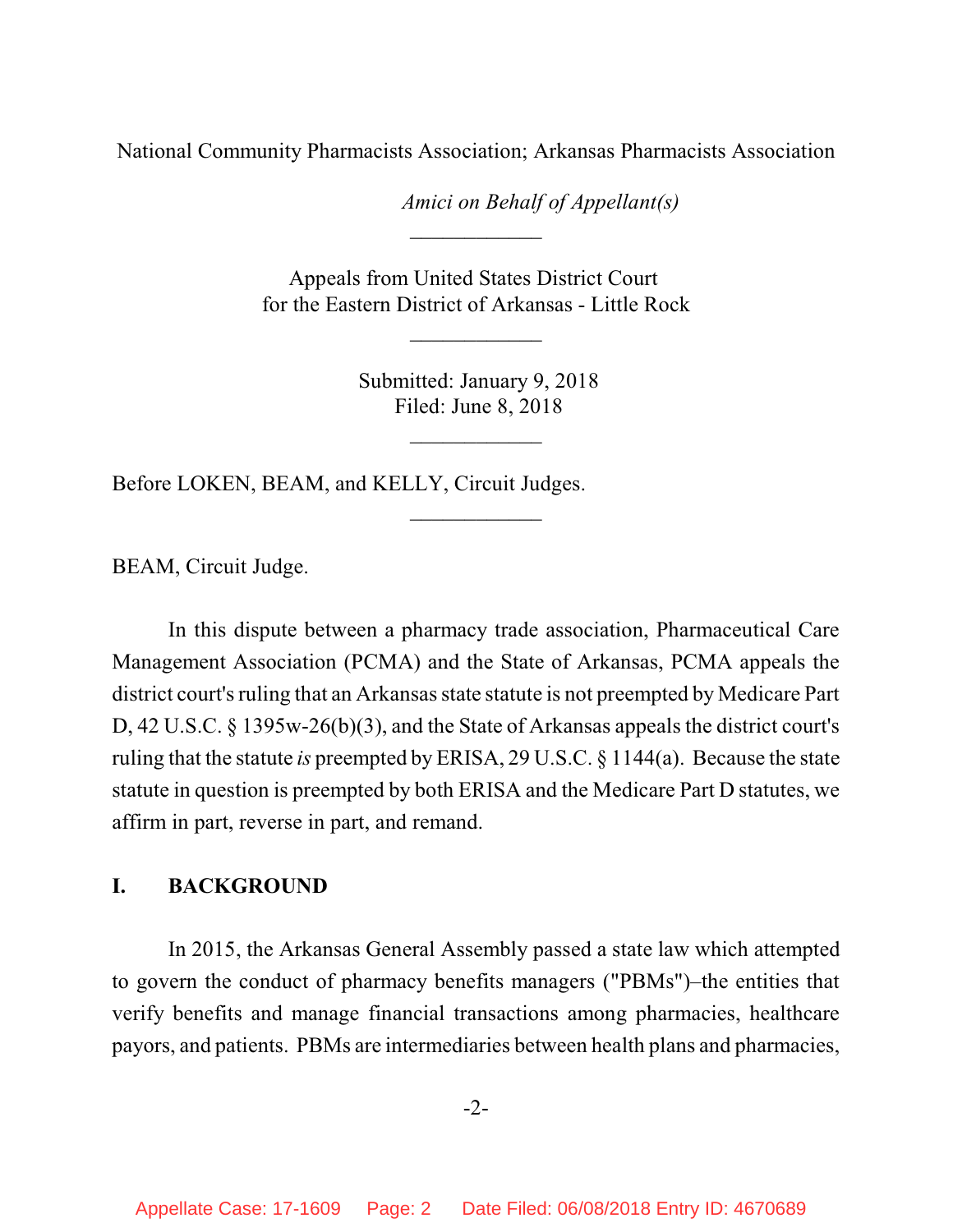and provide services such as claims processing, managing data, mail-order drug sales, calculating benefit levels and making disbursements. Pharmacies acquire their drug inventories fromwholesalers. The patient buys the drug fromthe pharmacy, but often at a lower price due to participation in a health plan that covers part of the price. Further, the PBMs create a maximum allowable cost ("MAC") list which sets reimbursement rates to pharmacies dispensing generic drugs. Contracts between PBMs and pharmacies create pharmacy networks. Based upon these contracts and in order to participate in a preferred network, some pharmacies choose to accept lower reimbursements for dispensed prescriptions. Thus, unfortunately, a pharmacy might actually lose money on a given prescription transaction.

In an attempt to address the trend in Arkansas of significantly fewer independent and rural-serving pharmacies in the state, the state legislature adopted Act 900, Arkansas Code Annotated § 17-92-507, an amendment to the state's then-existing MAC law, to "Amend the Laws Regarding Maximum Allowable Cost Lists; to Create Accountability in the Establishment of Prescription Drug Pricing." 2015 Ark. Laws Act 900, S.B. 688 (Ark. 2015). The Act mandates that pharmacies be reimbursed for generic drugs at a price equal to or higher than the pharmacies' cost for the drug based on the invoice from the wholesaler. It did this by defining "pharmacy acquisition cost" as the amount charged by the wholesaler as evidenced by the invoice. Ark. Code Ann.  $\S$  17-92-507(a)(6). The Act further imposes requirements on PBMs in their use of the MAC lists by making them update the lists within at least seven days from the time there has been a certain increase in acquisition costs. Id.  $\S 17-92-507(c)(2)$ . The Act also contains administrative appeal procedures, id.  $\S 17-92-507(c)(4)(A)(i)$ , and allows the pharmacies to reverse and rebill each claim affected by the pharmacies' inability to procure the drug at a cost that is equal to or less than the cost on the relevant MAC list where the drug is not available "below the pharmacy acquisition cost from the pharmaceutical wholesaler from whom the pharmacy or pharmacist purchases the majority of prescription drugs for resale." Id.  $\frac{1}{2}$  17-92-507(c)(4)(C)(iii). Finally, the Act contains a

-3-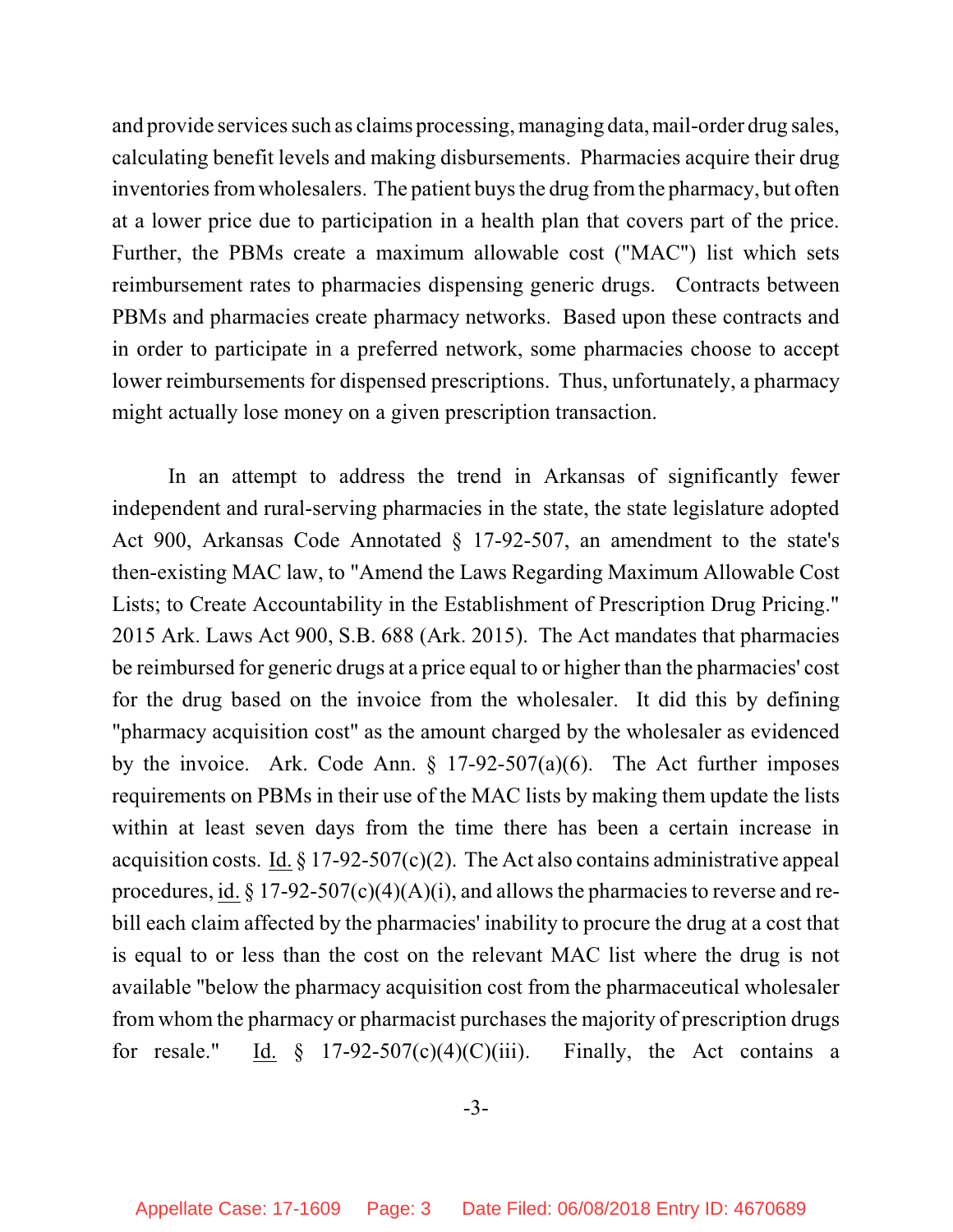"decline-to-dispense" option for pharmacies that will lose money on a transaction. Id. § 17-92-507(e).

PCMA brought this action on behalf of its members, the nation's leading PBMs, claiming Act 900 is preempted by both ERISA and Medicare Part D, and also that it is unconstitutional on a number of other grounds not at issue on appeal (because PCMA did not appeal the district court's adverse ruling on these claims). The district court agreed that the pertinent portions of Act 900 were preempted by ERISA based upon controlling Eighth Circuit case law. See Pharm. Care Mgmt. Ass'n v. Gerhart, 852 F.3d 722 (8th Cir. 2017). However, the district court found that Medicare Part D did *not* preempt Act 900, nor was the law unconstitutional on any of the several bases advanced by PCMA. PCMA appeals the Medicare Part D ruling, and the state cross-appeals the ERISA ruling.

#### **II. DISCUSSION**

We review de novo the district court's preemption/statutory interpretation rulings. Id. at 726.

#### **A. ERISA Preemption**

ERISA preempts "any and all State laws insofar as they may now or hereafter relate to any employee benefit plans." 29 U.S.C.  $\S$  1144(a). The breadth of this section is well known. See New York State Conference of Blue Cross & Blue Shield Plans v. Travelers Ins. Co., 514 U.S. 645, 655 (1995). A state law is preempted if it "'relates to'" an ERISA plan by having "'a connection with or a reference to such a plan.'" Express Scripts, Inc. v. Wenzel, 262 F.3d 829, 833 (8th Cir. 2001) (quoting Travelers, 514 U.S. at 656). In Gerhart, we held that an Iowa statute, similar in purpose and effect to Act 900, was preempted by ERISA because it had a prohibited "reference to" ERISA, and because it interfered with national uniform plan

-4-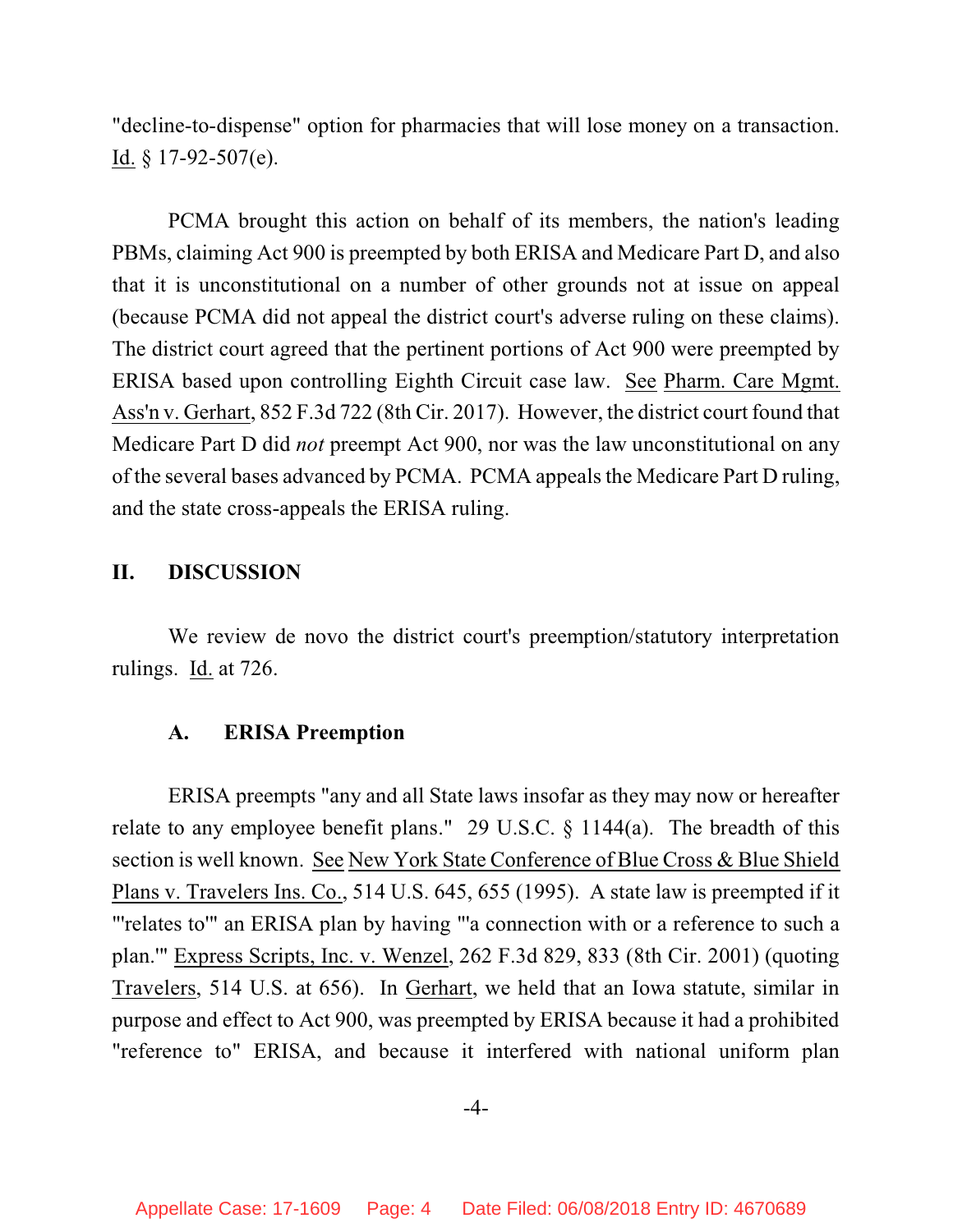administration. 852 F.3d at 729, 731. The district court found that Gerhart controlled the outcome of the ERISA preemption claim in the instant case. We agree. The Iowa statute in Gerhart required PBMs to provide information regarding their pricing methodologies to Iowa's insurance commissioner at the commissioner's request. Id. at 727. The statute further limited the types of drugs to which a PBM could apply MAC pricing and limited the sources from which a PBM obtained pricing information. Id. Finally, the statute required PBMs to provide information regarding their pricing methodologies in their contracts with pharmacies and to provide procedures by which pharmacies could comment on and appeal MAC price lists or rates, with potential retroactive payment to pharmacies for incorrect pricing. Id. We held that the Iowa statute both explicitly and implicitly referred to ERISA by regulating the conduct of PBMs administering or managing pharmacy benefits, and also had a connection with ERISA. It was therefore preempted. Id. at 729-30.

The state argues that Gerhart should be limited to its consideration of the Iowa Act's "express reference" to ERISA, and that Gerhart's "implicit reference" analysis is dicta inconsistent with Supreme Court precedent. We disagree. In addition to finding that Iowa Code § 510B.8 had a prohibited express reference to ERISA, the Gerhart court found that the "Iowa law also makes implicit reference to ERISA through regulation of PBMs who administer benefits for 'covered entities,' which, by definition, include health benefit plans and employers, labor unions, or other groups 'that provide[] health coverage.' These entities are necessarily subject to ERISA regulation." 852 F.3d at 729. None of the state's arguments convince us that we are not completely bound by a prior panel's reasoning on the exact question before us. Nor do we believe Gerhart to be inconsistent with the Supreme Court's precedent in Travelers or De Buono v. NYSA-ILA Medical and Clinical Services Fund, 520 U.S. 806 (1997). While both cases indicate there is generally a presumption against preemption, De Buono, 520 U.S. at 813; Travelers, 514 U.S. at 654, where, as here, the state law both relates to and has a connection with employee benefit plans, the presumption is gone and the law is preempted. Cal. Div. of Labor Standards Enf't v.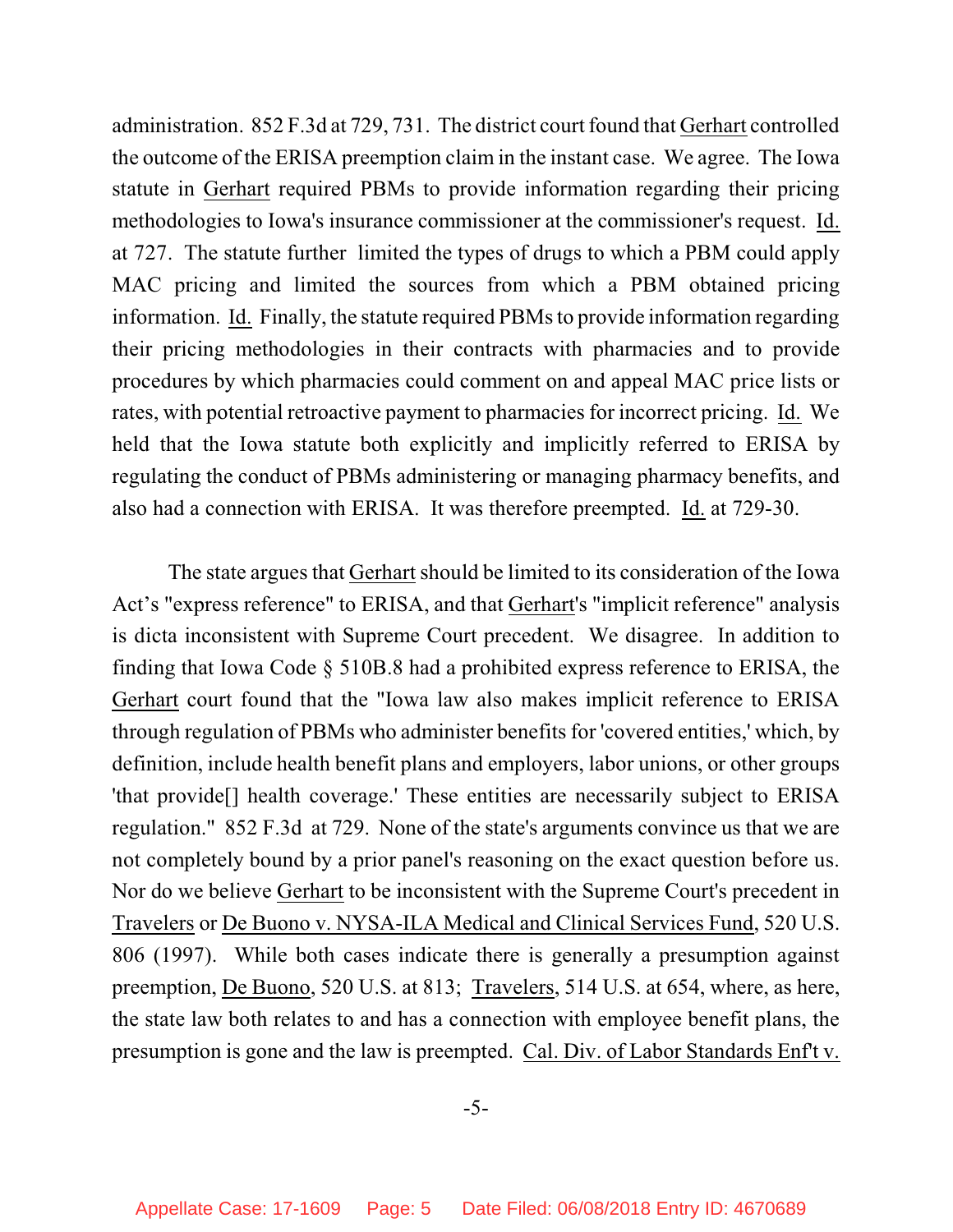Dillingham Constr., N.A., Inc., 519 U.S. 316, 324-25 (1997). The district court correctly found that Act 900 was preempted by ERISA.

# **B. Medicare Part D and Preemption**

Medicare Part D is a comprehensive statutory and regulatory scheme for prescription drugs, which aims to balance cost with access to those drugs. The Part D program funds prescription drug benefits through payments from the Medicare government trust fund, and beneficiaries generally get prescriptions through a Part D network provider. See 42 C.F.R. §§ 423.120, 423.124. The statute prohibits both federal and state interference in negotiations between Part D sponsors and pharmacies (known as the "non-interference" clause, 42 U.S.C. § 1395w-111(i)). The federal scheme preempts a state law when (1) Congress or the Centers for Medicare and Medicaid Services (CMS) has established "standards" in the area regulated by the state law; and (2) the state law acts "with respect to" those standards. Id.  $\S$ 1395w-26(b)(3) Conflict between the state law and the federal standard is unnecessary. PCMA argues the district court erred in holding that Act 900 was not preempted by Medicare Part D. It contends that Act 900 acts "with respect to" two standards created by Congress and CMS for Medicare Part D–the Negotiated Prices Standard, and the Pharmacy Access Standard.

#### **1. Negotiated Prices Standard**

42 U.S.C. § 1395w-102 sets forth several requirements for standard prescription drug coverage and access to negotiated prices. Most specifically, the regulation defines "negotiated prices" for Part D drugs as the price: "the part D sponsor (or other intermediary contracting organization) [such as a PBM] and the network dispensing pharmacy . . . have negotiated as the amount such network entity will receive, in total, for a particular drug." 42 C.F.R. § 423.100. Negotiated prices are "inclusive of all price concessions from network pharmacies" but "exclude[]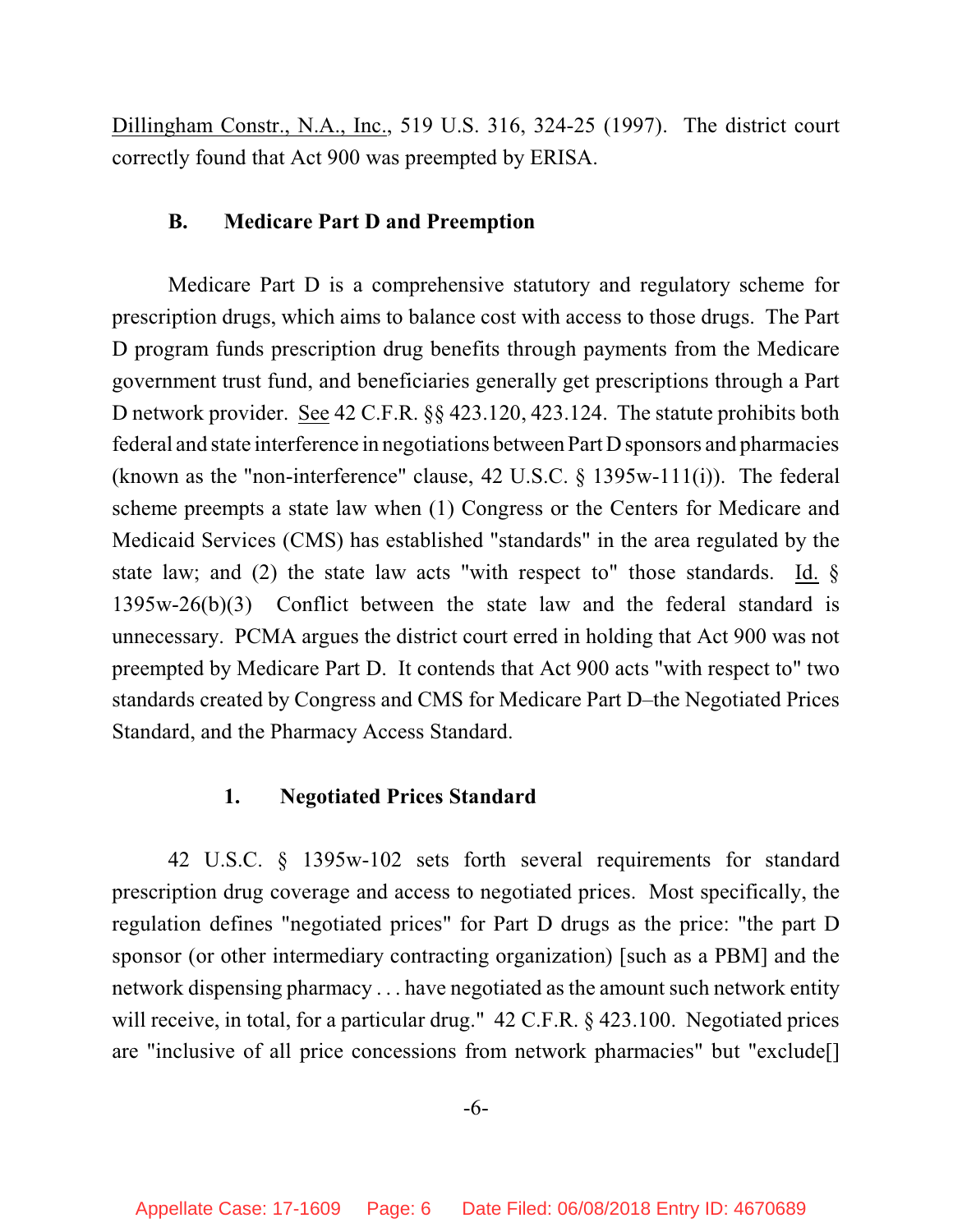contingent amounts, such as incentive fees, if these amounts increase prices and cannot reasonably be determined at the point-of-sale." Id.

Act 900 acts "with respect to" the Negotiated Price Standard, first and most obviously by regulating the price of retail drugs. Act 900 effectively replaces the negotiated MAC price with the pharmacy acquisition cost when the MAC rate is below the pharmacy's invoice cost, Arkansas Code Annotated § 17-92-  $507(b)(4)(A)(i)(b)$ , and requires that the price paid by pharmacy customers be no less than the price negotiated by the pharmacy with its wholesaler, id. § 17-92-  $507(c)(4)(C)(iii)$ . The appeals process which allows the pharmacy to reverse and re-bill the claim, eliminates "negative reimbursements" for the pharmacies, resulting in an increase in the retail price of prescription drugs. Id. The state's efforts to change the pricing model from PBMs negotiating with pharmacies to pharmacies negotiating with wholesalers easily acts "with respect to" the Part D standard.

The state argues the district court correctly found that Act 900 did not act "with respect to" the Negotiated Price Standard because Part D's "negotiated prices" provisions are not a substantive standard, $\frac{1}{2}$  and in any event these provisions exclude Act 900's contingent amounts from its meaning. Further it argues the CMS did not mean to control prices by regulating, but instead merely meant to provide transparency and to control entities such as the PBMs. The district court cursorily reasoned that Act 900 was not preempted, in part because it did not affect negotiated prices. The court found that Act 900 would only act to increase prices, leading to an appeal, and the resulting price after the appeal would fall into the category of a "contingent" amount, which Part D expressly excludes from its standard, 42 C.F.R. § 423.100. PCMA points out that the appeal process does not make the price

<sup>&</sup>lt;sup>1</sup>It is, in fact a standard, as a standard within the meaning of the preemption provision is either a statutory provision or a regulation duly promulgated and published in the Code of Federal Regulations. Do Sung Uhm v. Humana, Inc., 620 F.3d 1134, 1148 n.20 (9th Cir. 2010).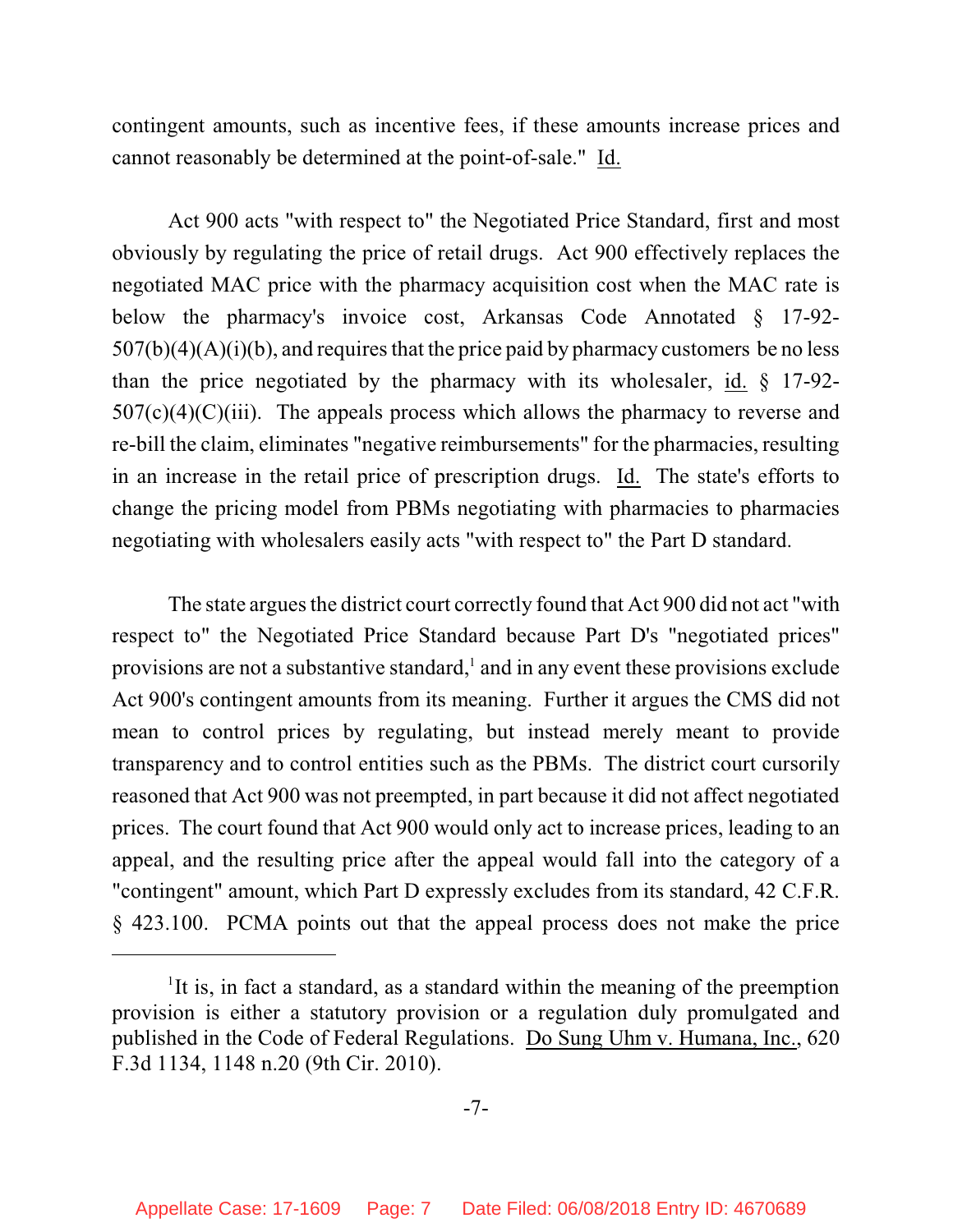"contingent" because even after the appeal, the resulting price could be one of three pre-determined amounts–the MAC price, the invoice price, or the best price from the wholesaler higher than the MAC. All three amounts can be determined at the point of sale. We agree that the appeal provisions do not render the price "contingent."

## **2. Pharmacy Access Standard**

Medicare Part D also sets forth requirements with regard to Medicare recipients' access to pharmacies. 42 U.S.C. § 1395w-104(b)(1)(C) provides that a prescription drug plan "shall secure the participation in its network of a sufficient number of pharmacies that dispense (other than by mail order) drugs directly to patients to ensure convenient access (consistent with rules established by the Secretary)." The regulations in 42 C.F.R. § 423.120(a) further spell out the need for assuring pharmacy access. Thus, the Pharmacy Access Standard requires that networks be structured so that a certain percentage of beneficiaries live within a certain distance to a network pharmacy.

The district court found that because the decline-to-dispense provisions do not render a pharmacy as out-of-network, Act 900 did not act "with respect to" the standard. We disagree, and find that Act 900 indeed acts "with respect to" the Pharmacy Access Standard, because a pharmacy that refuses to dispense drugs becomes, in effect, an out-of-network pharmacy. Act 900's decline-to-dispense clause could conceivably, and likely would, lead to a beneficiary being unable to fill a prescription in his or her geographical location. This would actually interfere with convenient access to prescription drug availability, which is more than is required for preemption. Again, if the state law in question merely acts "with respect to" the standard, it is preempted. It clearly does in this instance. Accordingly, we find that Act 900 is preempted by Medicare Part D.